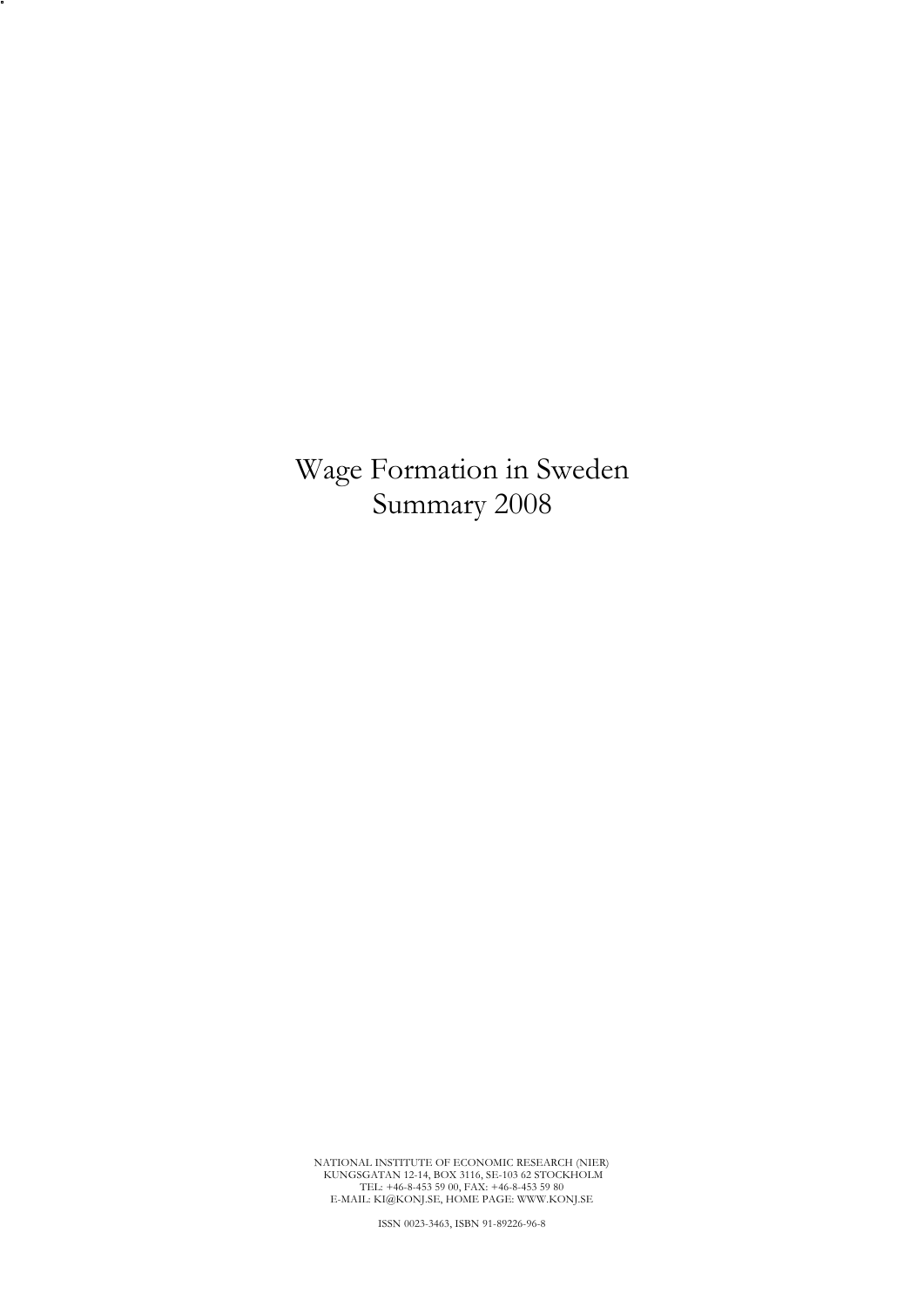The **NATIONAL INSTITUTE OF ECONOMIC RESEARCH (NIER)** prepares analyses and forecasts of the Swedish and international economy and conducts related research. The NIER is a government agency accountable to the Ministry of Finance and is funded largely by the Swedish government. Like other government agencies, the NIER has an independent status and is responsible for the assessments that it publishes.

**The Swedish Economy** contains analyses and forecasts of the Swedish and international economy. It is the English summary of the report in Swedish, **Konjunkturläget**. The **Statistical Appendix**, a comprehensive set of tables with numerical data, is issued together with Konjunkturläget.

**Lönebildningsrapporten** is an analysis of the economic conditions for wage formation in Sweden. The **Report on Wage Formation** is a summary of Lönebildningsrapporten in English.

**The Economic Tendency Survey** is the joint designation for two reports: the **Business Tendency Survey** and the **Consumer Survey**, which present the current views of business and consumers, respectively, on the state of the economy.

In the **Special Studies** series, the NIER publishes reports based on studies or other assignments. Research findings are published in the **Working Paper** series. Our publications can be downloaded from the NIER's home page, www.konj.se.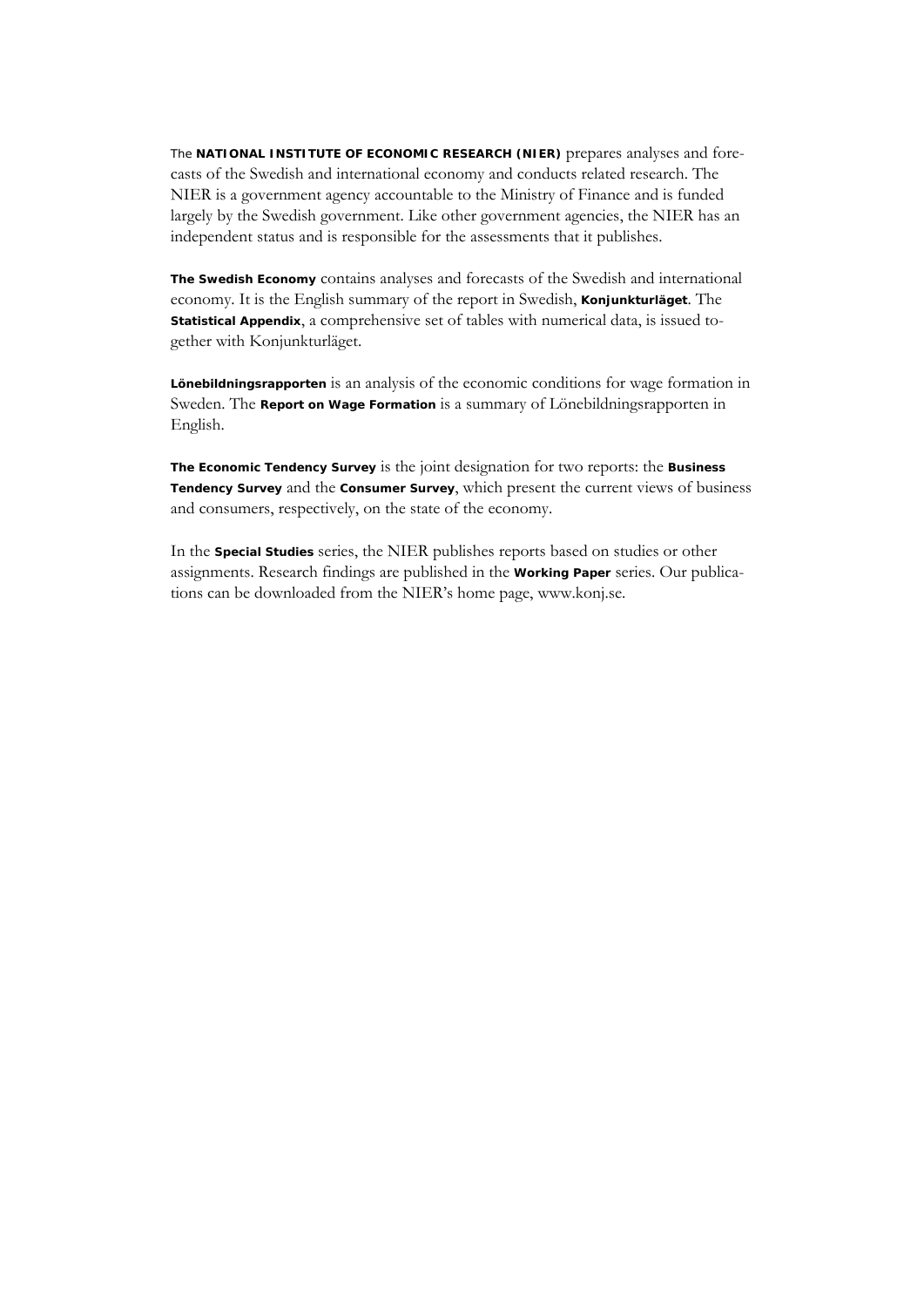# Preface

The Government has commissioned the NIER to prepare annual reports on the economic conditions for wage formation (bill 1999/2000:32, Wage Formation for Full Employment). The purpose of the report is to provide detailed factual documentation that will make it easier for the labour market parties and the National Mediation Office to reach a consensus on the economic conditions for wage formation and wage negotiations.

The preparation of this year's report was led by Juhana Vartiainen, Head of the Division for Macroeconomic Research and Simulations.

Stockholm, November 2008

Mats Dillén Director General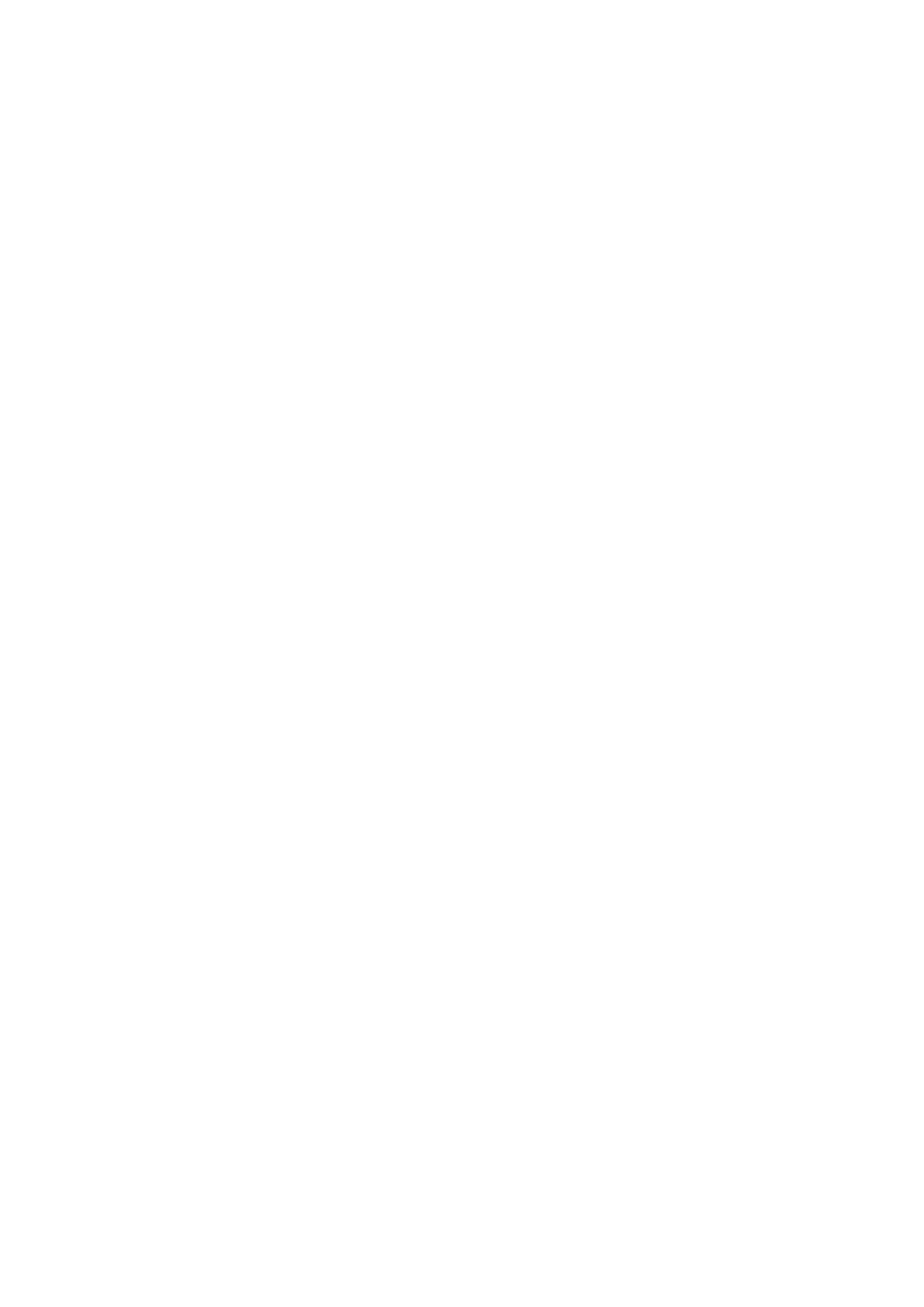# 1 Summary

**Despite a strong labour market, pay increases after the 2007 round of collective bargaining have been lower than expected. The low rate of wage increases suggests that wage formation, from the standpoint of the national economy, has functioned better than before. The NIER has reduced its estimate of the equilibrium unemployment rate, from 6.2 percent to 5.7 percent. The margin for pay increases in the 2010 negotiations will be limited by weak structural productivity growth, high unemployment and a changed operational inflation target which leads to lower inflation. For the equilibrium unemployment rate to remain at the new lower level, the current assessment is that the 2010 round of bargaining should result in considerably smaller pay increases than the 2007 negotiations.** 

## 1.1 Lower Equilibrium Unemployment after the 2007 Round of Pay Bargaining

In analyzing the functioning of wage formation and the macroeconomic responsibility assumed by the labour market parties, the NIER estimates how low unemployment can get before labour costs begin to rise more rapidly than is compatible with the Riksbank's inflation target. This level of unemployment is referred to as equilibrium unemployment. The low outcomes for payroll and labour costs after the 2007 round of negotiations are an indication that equilibrium unemployment rate is lower than the NIER's previous estimate.

#### **LOWER PAY INCREASES THAN EXPECTED**

Collective agreements for over 75 percent of Swedish wage earners were renegotiated in the 2007 round of bargaining. The rate of increase for wages and salaries and labour costs was modest in 2007 and the first half of 2008 and was less than in the forecasts presented in 2007 by the NIER and other forecasters (see Diagram [1](#page-4-0))<sup>1</sup>. According to the NIER's revised forecast in October 2008, hourly earnings rose by an annual average of 3.7 percent in 2007 and 2008.[2](#page-4-1) This means that the wage forecast has been lowered by an average of 0.8 percentage point per year compared to the forecast in the *Report on Wage Formation* for 2007. Above all, the pay increases for salaried personnel in addition to the ones stipulated by collective agreements have been smaller than in the two preceding contract periods.

<u>.</u>

**Diagram 1 Hourly Earnings, Business Sector, Short Term Wage and Salary Statistics**  Annual percentage change





**Diagram 2 Hourly Cost of Labour**  Annual percentage change



Note. The hourly cost of labour in 2005–2008 is adjusted for temporary rebates of negotiated collective contributions.

Sources: Statistics Sweden and NIER.

<span id="page-4-0"></span> $1$  Throughout this section, hourly earnings are reported according to the Short-Term Wage and Salary Statistics, and unemployment according to the National Accounts excluding pension premium rebates.

<span id="page-4-1"></span><sup>2</sup> See "Forecast Update, October 2008," 2008-10-29, at [www.konj.se.](http://www.konj.se/)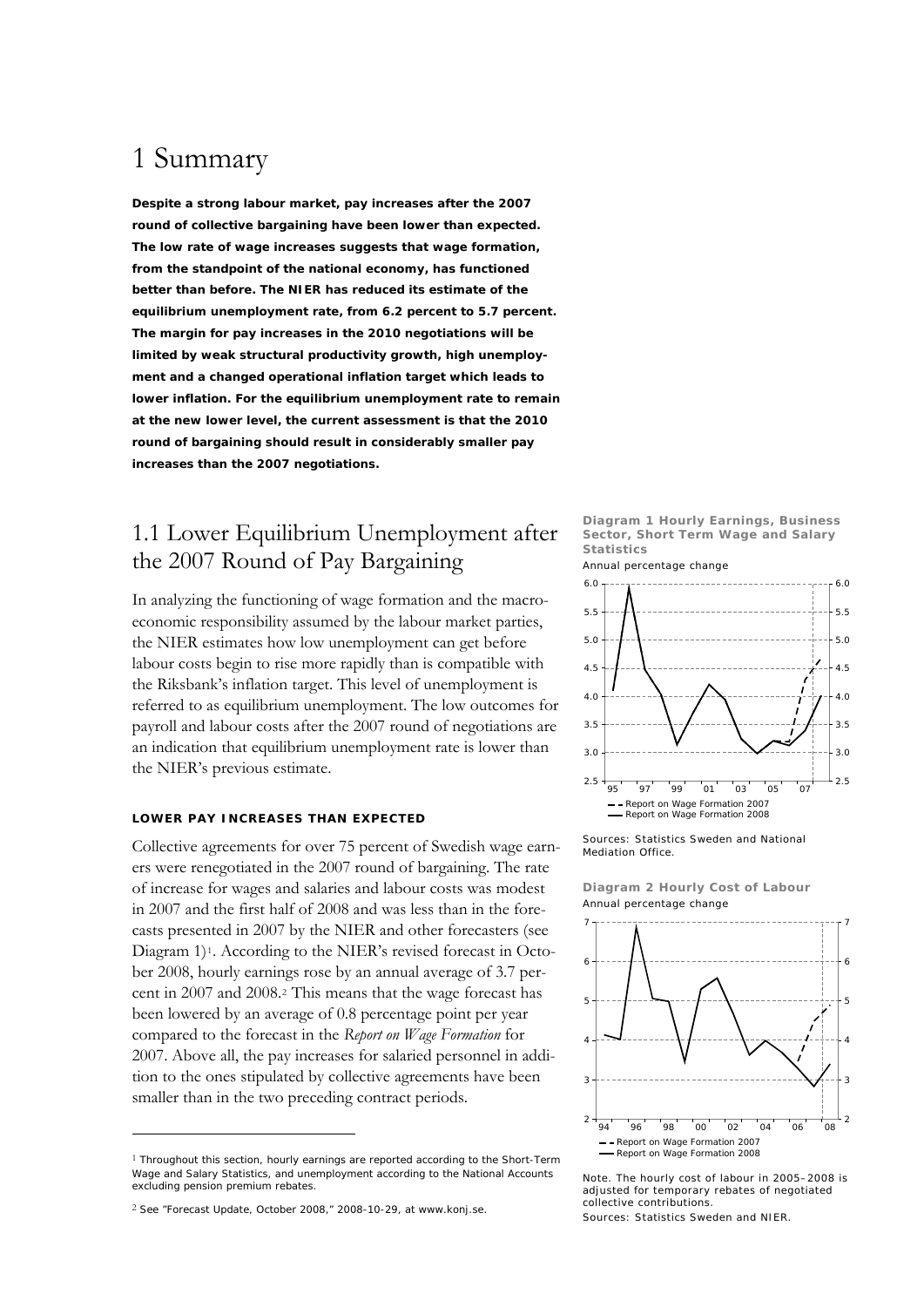The increase in labour costs has also been modest, leading the NIER to lower its forecast for growth in labour costs in 2007 and 2008 (see Diagram 2). The cost of labour is expected to rise by an average of 3.1 percent per year in 2007 and 2008.[3](#page-5-0)

### **BETTER FUNCTIONING WAGE FORMATION CENTRALLY AND LOCALLY – EQUILIBRIUM UNEMPLOYMENT REVISED DOWNWARD**

In the *Report on Wage Formation* for 2007, the NIER presented a calculation showing that labour cost increases, which were less than 4.8 percent per year in 2007-2009, would be an indication of a lower equilibrium unemployment rate and betterfunctioning wage formation. The modest increases in labour costs in 2007 and 2008 support the conclusion that the outcome of the 2007 pay negotiations is consistent with more responsible wage formation and lower equilibrium unemployment than in the NIER's previous assessment. Consequently, the NIER has lowered its estimate of equilibrium unemployment for the next few years from 6.2 percent to 5.7 percent.

In the calculation of the rate of pay increases consistent with unchanged equilibrium unemployment, consideration is given to the cyclical phase of the economy expected by the labour market parties in the negotiations for the coming contract period. The 2007 negotiations were preceded by a vigorous economic upswing, with high economic growth, rising employment, relatively high profits in the business sector and decreasing unemployment. When the collective agreements were signed in 2007, a relatively strong economy in 2007-2009 was envisioned by the parties and by forecasters.

Since the autumn of 2007, analyses have been gradually adjusted in a less expansionary direction. The international financial crisis has led to a general downward revision of growth forecasts for the global economy. In 2008 Sweden's economy entered a contractionary phase that will become more pronounced next year. Calendar-adjusted GDP growth is now expected to be 0.9 percent in 2008 and close to zero in 2009.[4](#page-5-1) Moreover, productivity growth has been surprisingly weak and is forecast to be negative in both 2007 and 2008 (see Diagram 3).

The rapid deterioration of the economic outlook and the dramatic drop in productivity growth may have contributed to some degree to the low rate of pay increases in 2007 and 2008. It is possible that in reaching local settlements the parties sensed sooner than could be seen in published statistics the approaching economic downturn and the slackness in productivity growth, and that these developments tended to constrain the rate of pay increases at firms. It is also conceivable that the par-

**Diagram 3 Productivity, Business Sector**  Annual percentage change, calendar-adjusted values



**.** 

<span id="page-5-1"></span><span id="page-5-0"></span>Sources: Statistics Sweden and NIER.

 $3$  The rate of increase in labour costs is less than in hourly earnings, primarily because of reduced charges for social security contributions.

<sup>4</sup> See "Forecast Update, October 2008," 2008-10-29, at [www.konj.se.](http://www.konj.se/)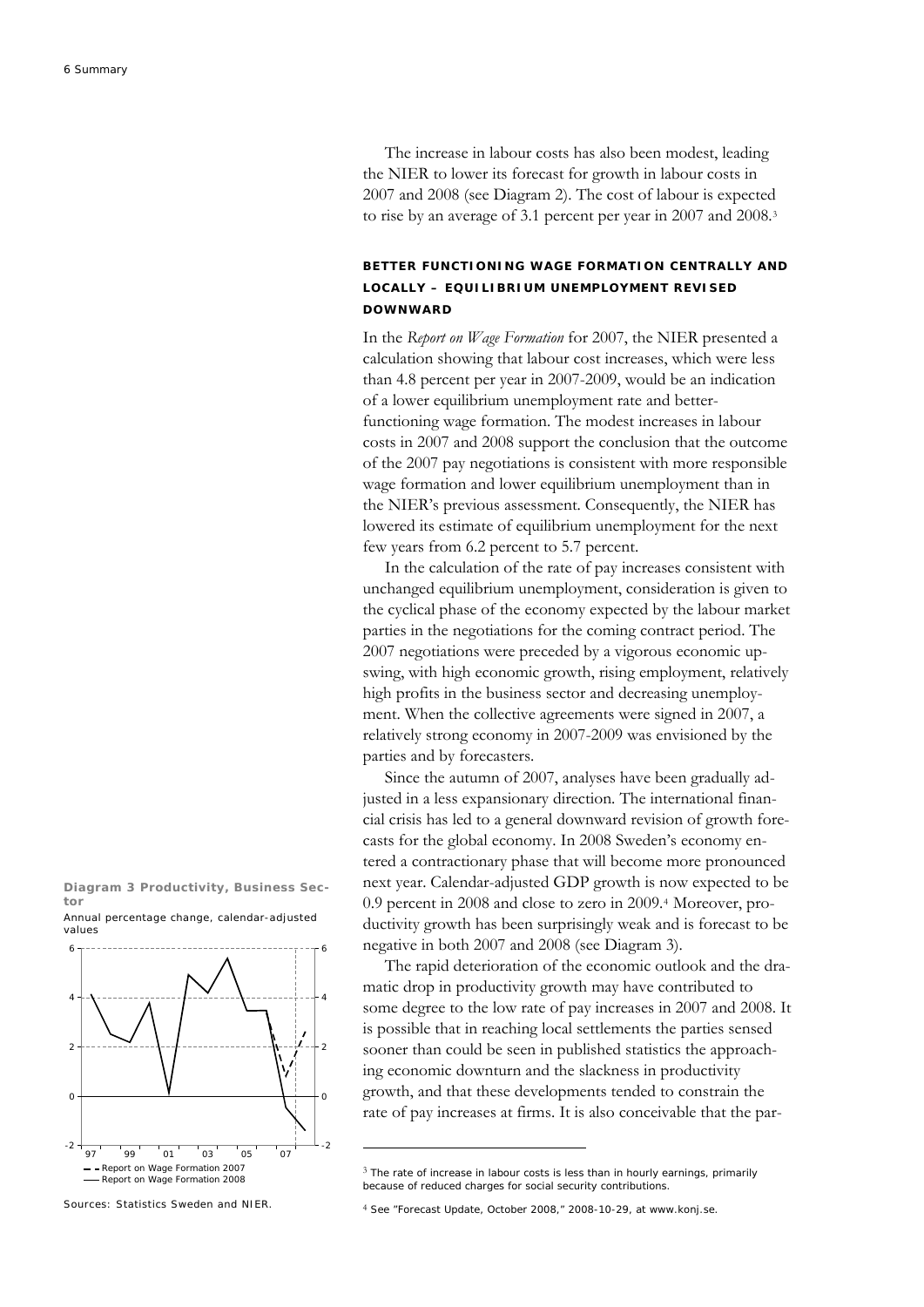ties at the local level realized early on that the soft tendency of demand would also considerably weaken resource utilization on the labour market later on in the contract period.

The strong tendency of the labour market through the first half of 2008, however, tends to disprove the hypothesis that a weakening economy accounts for the low pay outcomes to a high degree. As an annual average, unemployment will decrease somewhat in 2008 (see Diagram 4), and the development of employment has roughly matched the strong upturn anticipated in the autumn of 2007 (see Diagram 5). Through the first half of 2008, the increase in the number of hours worked was even a little above the forecasts on which the *Report on Wage Formation* for 2007 was based (see Diagram 6).

Thus, the rate of pay increases has been low in 2007 and 2008 in relation to the state of the labour market, although pay increases may to some extent have been dampened as the economy entered the initial stages of the coming downturn. This warrants the assessment that wage formation is functioning somewhat better than before and that the labour market parties in the 2007 negotiations, at the central and local levels on the whole assumed greater macroeconomic responsibility than in the two previous rounds of bargaining in 2001 and 2004. Assuming greater responsibility also makes it possible to achieve better longer-term growth in the expected disposable income of wage earners and the unemployed.

## 1.2 Normative Effect of Industrial Agreement on Wages and Salaries Has Contributed to Lower Unemployment

There are signs of gradual improvement in wage formation in Sweden. The improvement may be connected with the Industrial Agreement (Agreement on Industrial Development and Wage Formation) reached in 1997 and has probably been reinforced by the establishment of the National Mediation Office and the setting of a credible inflation target by the Riksbank. In addition, the change in the effective compensation rate for the unemployed may have contributed to lower equilibrium unemployment by enhancing the incentive for the labour market parties to take unemployment into account.

The labour market parties agreed during 2004–2007 on smaller average increases in labour costs than in 1995–1998 (see Diagram 7), even though unemployment was clearly lower from 2004 on than in the latter half of the 1990's.

The normative role of the Industrial Agreement in wage determination has probably helped to hold down the level of wage claims. There are strong arguments that wage formation is conducive to low unemployment if the sector setting the norm is large. It is then probable that those who determine wages in this





Sources: Statistics Sweden and NIER.





Sources: Statistics Sweden and NIER.

#### **Diagram 6 Hours Worked, Business Sector**

Annual percentage change, calendar-adjusted values



Statistics Sweden and NIER.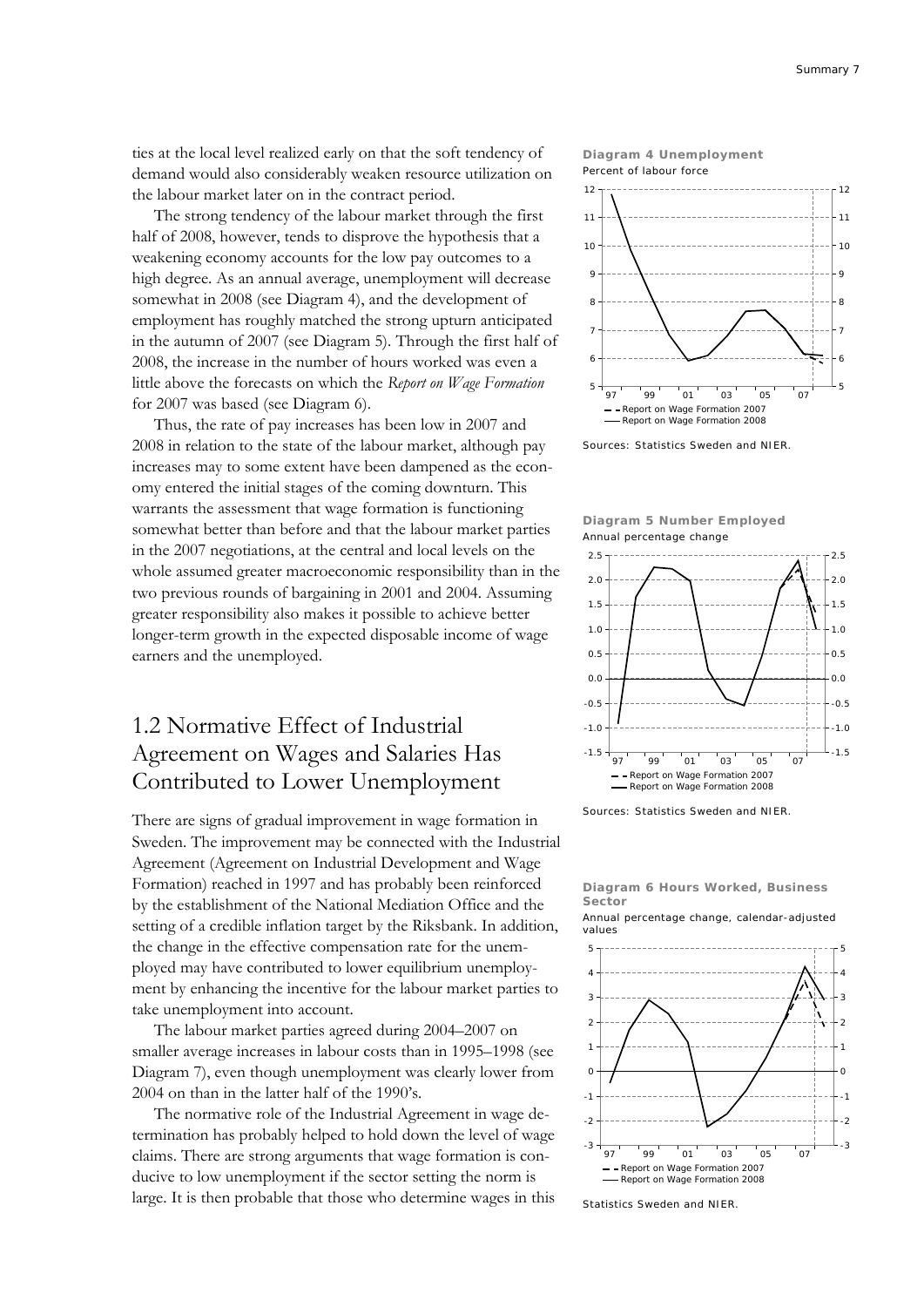**Diagram 7 Hourly Cost of Labour, Unemployment** 



Sources: Statistics Sweden and NIER.

sector will consider the consequences for the macroconomy, including high interest rates, if wage increases are excessive. The normative role also implies that the parties in the manufacturing sector, where pay negotiations are initiated, will recognize that the wage increases on which they agree will also apply in other industries; this realization will further reduce the incentive to call for excessive pay increases. Under such conditions, high wage increases in manufacturing will lead to correspondingly high wage hikes in other industries, pushing up inflation and forcing the Riksbank to raise its policy interest rate (the repo rate). The sector with the normative role thus has strong reasons to take substantial macroeconomic responsibility, as the primary consequence of high wage increases in that sector will not be higher relative wages in those industries, but a tighter monetary policy.

It is likely that other factors have also contributed to this gradual improvement in wage formation. One significant factor has probably been that the Riksbank has been able to establish a credible inflation target, as the major labour unions and bargaining cartels are quite aware that excessive wage demands will be met by higher policy interest rates.

The reason why the parties in the manufacturing sector have taken the lead in pay negotiations, thus providing a norm for others who follow in setting wages and salaries, may be related to the previous economic policy regime with a fixed exchange rate. The current arrangement for monetary policy does not depend on the particular role of manufacturing in setting the norm for wage formation. Yet since the end of the 1990's, the parties in manufacturing have established a smoothly functioning collaboration, and their normative role in determining wages and salaries is widely accepted today. It would therefore be risky for Sweden, in the absence of a well-considered and generally accepted alternative, to jeopardize this reservoir of confidence by not following the usual negotiating procedure.

### 1.3 The 2010–2012 Contract Period – Tougher Conditions

The latest round of pay bargaining justifies a positive view of the development of wage formation and the willingness and ability of the parties to take macroeconomic responsibility. Whether future developments confirm this assessment will depend heavily on the outcome of the 2010 negotiations. Several factors will tend to restrict the margin for labour cost increases at that time.

### **DOWNWARD REVISION OF THE STRUCTURAL RATE OF INCREASE IN THE COST OF LABOUR**

The labour market parties can not affect the long-term level or rate of increase of labour costs to any substantial degree. The structural increase in labour costs, i. e. the rate of increase when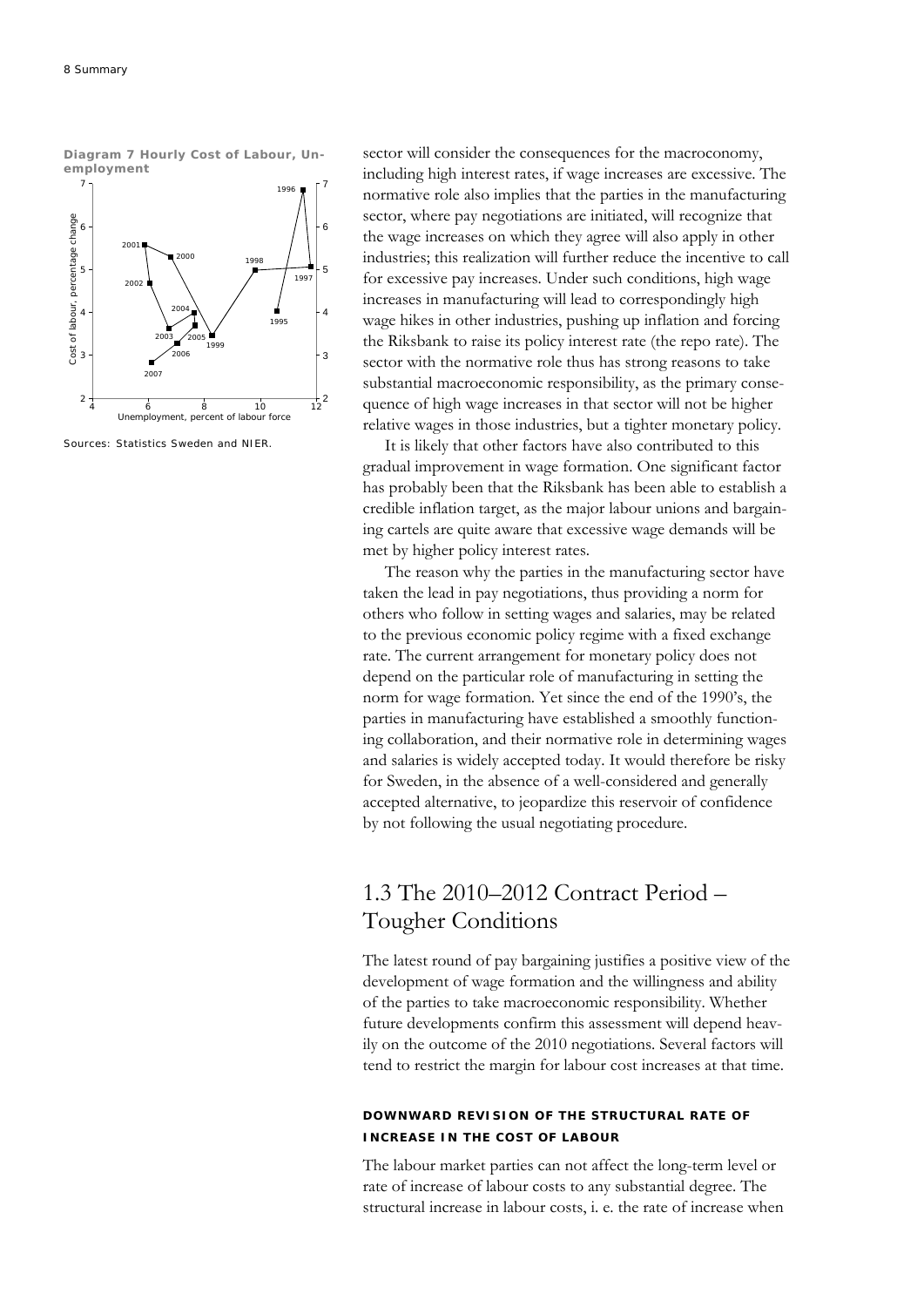the economy is in cyclical balance, is determined by productivity growth and the development of value-added prices in the business sector. The long-term development of value-added prices is limited by the Riksbank's inflation target.

The structural rate of increase in the cost of labour is estimated in the main scenario of this report at 3.5 percent per year for 2010–2012 and roughly 3.8 percent per year for 2010–2020. This represents a clear downward revision of the structural rate of increase presented in last year's report, the *Report on Wage Formation* for 2007, where the structural rate of increase in the cost of labour was forecast to average 4.4 percent per year for 2006–2015. The downward revision is partly a reflection of deterioration in real terms of the conditions for pay increases, and partly a consequence of nominal factors that do not affect real growth in the pay of wage earners.

The principal factor that affects the room for real wage growth negatively is a downward revision of structural productivity growth<sup>[5](#page-8-0)</sup> by 0.3 percentage point to 2.4 percent per year.<sup>[6](#page-8-1)</sup> The downward revision is due partly to the low productivity outcomes for 2007–2008 and partly to a downward revision of productivity growth in service industries and some goods industries. The productivity forecast is based on the projected composition of the labour force as presented in an appendix to the *Report of the Long-Term Planning Commission* for 2008.[7](#page-8-2) Structural productivity growth in the business sector is expected to recover after slumping in 2007–2008 (see Diagram 8), but it is deemed unlikely that productivity growth in the ICT sector will return to the extremely high levels noted in 2002–2005 (see Diagram 9). Structural productivity growth in the business sector is forecast to be 2.5 per year from 2012 on.

The assessment of structural productivity growth is of course uncertain.

### **THE RIKSBANK'S CLARIFICATION OF THE INFLATION TARGET CONSTRAINS THE ROOM FOR PAY INCREASES**

The structural increase in the cost of labour is also affected by the fact that beginning in July 2008 the Riksbank as a practical matter has lowered the operative target for monetary policy; as a consequence, CPI inflation can be expected in the future to be roughly 0.3 percentage point lower than it would have been with the inflation target as previously applied. This policy revision implies that there has been a downward shift of about 0.3 percentage point per year in the structural nominal rate of increase

<u>.</u>

**Diagram 8 Structural Growth in Productivity, Business Sector**  Percent



Sources: Statistics Sweden and NIER.

**Diagram 9 Actual productivity, Four Industry Subsectors of the Business Sector** 

#### Annual percentage change



Note. Since there are no outcome data from the National Accounts on hours worked in the telecommunications industry (SNI 64.2) in 2006 and 2007, hours worked have been projected based on the development of hours worked in the industry of post and telecommunications (SNI 64).

Sources: Statistics Sweden and NIER.

<span id="page-8-0"></span><sup>5</sup> In macroeconomics the concept of potential productivity growth is also used.

<span id="page-8-1"></span><sup>6</sup> The assessment of the structural productivity increase in the *Report on Wage Formation 2007* referred to the period 2006-2015, whereas the analysis in this report applies to the ten-year period 2010-2020. Thus, the figures are not entirely comparable.

<span id="page-8-2"></span><sup>7</sup> Appendix 6 of the *Report of the Long-Term Planning Commission 2008,*" Hours, Capital and Technology – What Matters Most?". SOU 2008:14.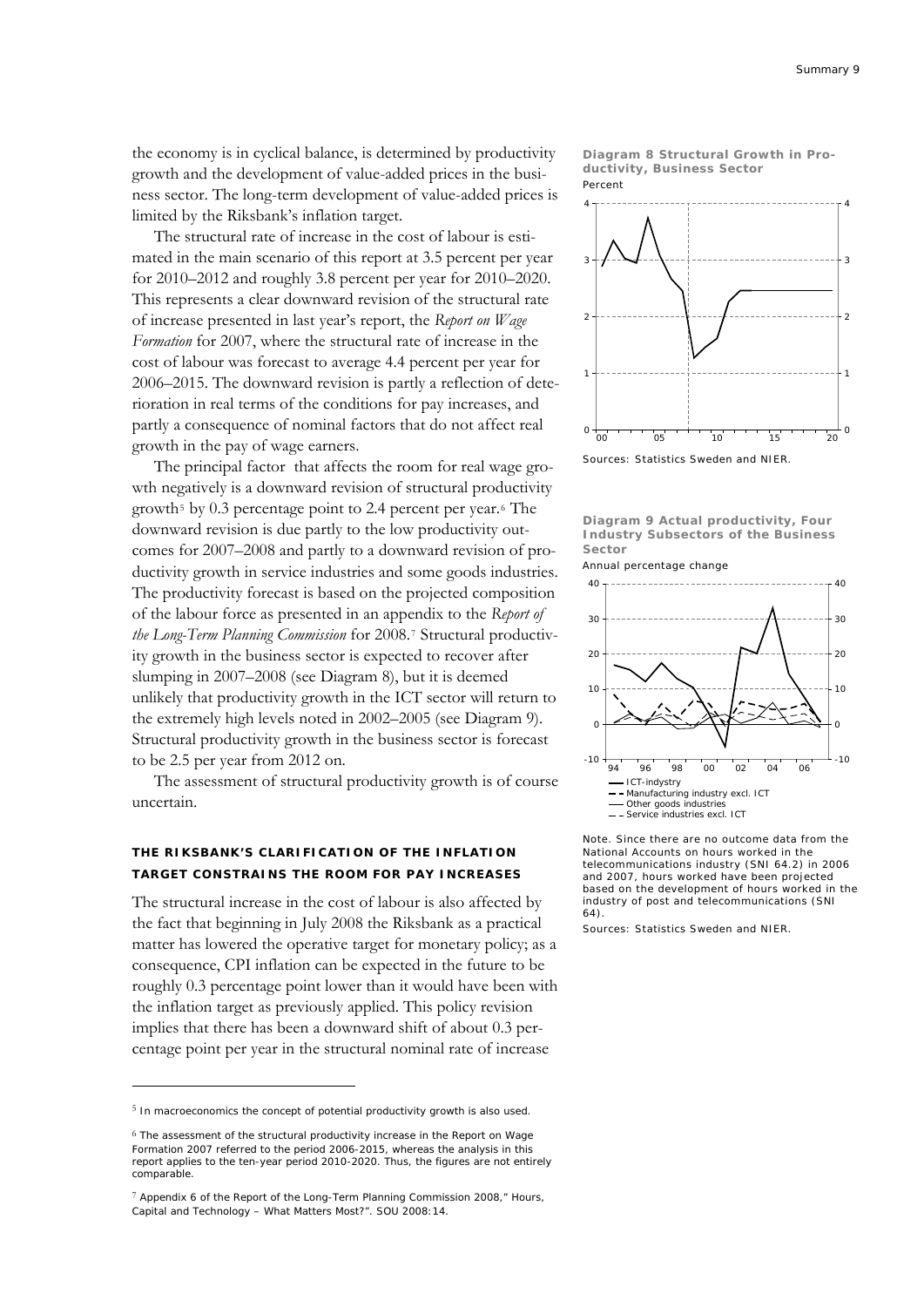**Diagram 10 Unit Cost of Labour**  Annual percentage change



Sources: Statistics Sweden and NIER.





Sources: Statistics Sweden and NIER.

in the cost of labour. The Riksbank's clarification of the inflation target will not affect increases in real wages, as the lower implied rate of wage increases will be offset by an equally large downward adjustment in the rate of increase in consumer prices. However, it will limit the nominal rate of increase in wages and salaries and in labour costs. If the labour market parties do not take into account this redefinition of the inflation target, higher unemployment may result.

### **THE 2010 ROUND OF PAY NEGOTIATIONS TO TAKE PLACE IN A CONTRACTIONARY ECONOMY**

The 2010 pay negotiations will pose an exacting challenge to the labour market parties. Several factors will then limit the margin for pay increases compared to conditions in 2007, when the latest round of negotiations was held. The negative growth of productivity in 2007 and 2008 will contribute to a substantial increase in cost per unit of output (see Diagram 10), negatively affecting the development of profits. The international financial crisis will drag both the global and Swedish economies into a more severe slump in 2009 and 2010. GDP growth in Sweden is forecast to be close to zero in 2009.[8](#page-9-0) Further, taking into account the current economic downturn, unemployment is expected to be considerably above its equilibrium rate in 2010 (see Diagram 11).

High unemployment and lower profits will limit the rate of pay increases compatible with unchanged equilibrium unemployment. In addition to these elements of cyclical imbalance, the structural, cyclically balanced rate of increase in labour costs in the main scenario is forecast, as noted above, to average only about 3.5 percent per year during the period 2010–2012. An average structural growth rate of 3.5 percent per year for labour costs is considered compatible with an increase in hourly earnings of approximately 3.3 percent. Lower profits and high unemployment in 2010 will mean, however, that the actual annual rate of wage increases must be well below this figure if a higher level of equilibrium unemployment is to be avoided.

In the *Report on Wage Formation* for 2009, the NIER will present updated calculations of economic conditions at the time of the 2010 pay negotiations.

**.** 

<span id="page-9-0"></span><sup>8</sup> See "Forecast Update, October 2008," 2008-10-29, at www.konj.se